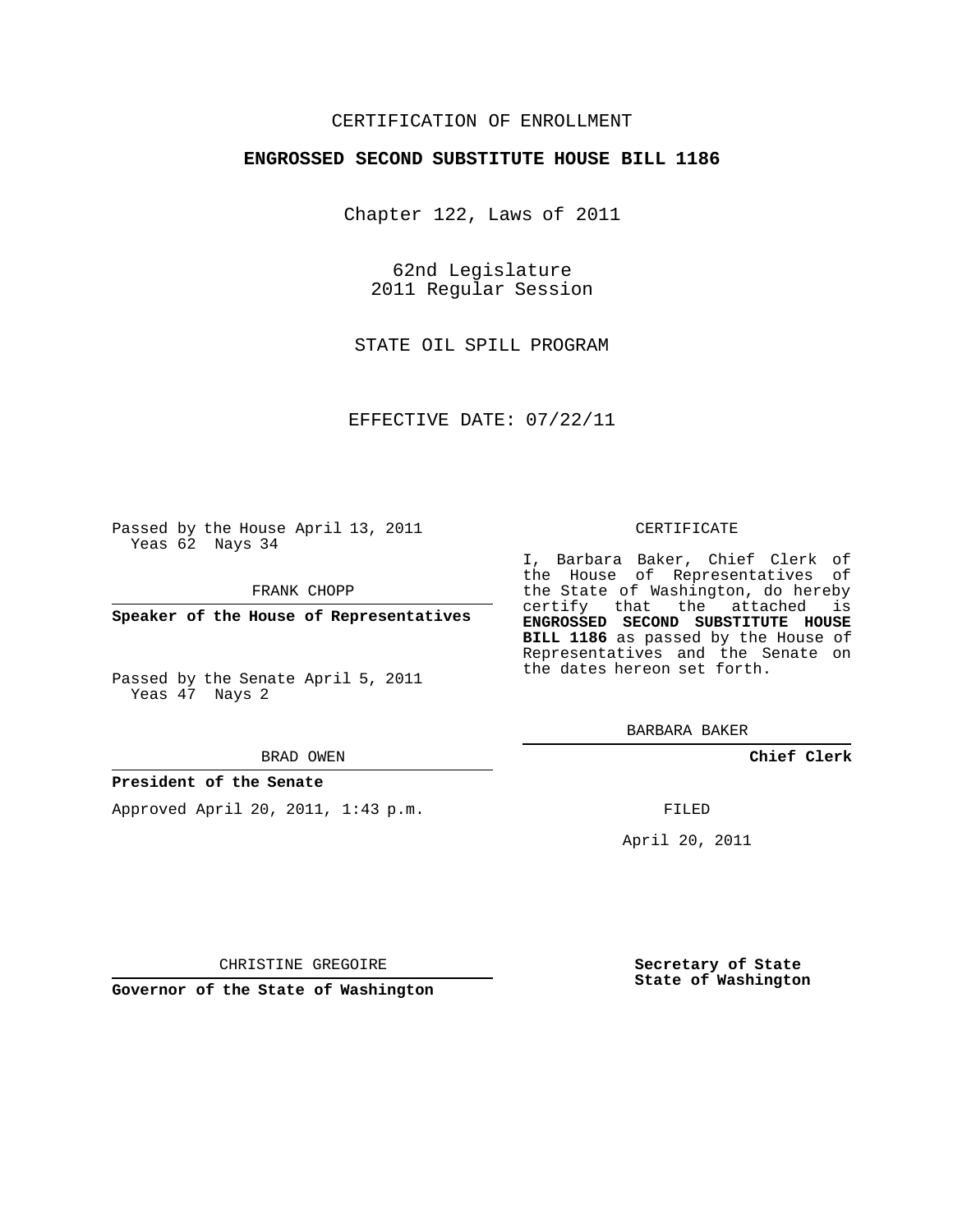# **ENGROSSED SECOND SUBSTITUTE HOUSE BILL 1186** \_\_\_\_\_\_\_\_\_\_\_\_\_\_\_\_\_\_\_\_\_\_\_\_\_\_\_\_\_\_\_\_\_\_\_\_\_\_\_\_\_\_\_\_\_

\_\_\_\_\_\_\_\_\_\_\_\_\_\_\_\_\_\_\_\_\_\_\_\_\_\_\_\_\_\_\_\_\_\_\_\_\_\_\_\_\_\_\_\_\_

## AS AMENDED BY THE SENATE

Passed Legislature - 2011 Regular Session

# **State of Washington 62nd Legislature 2011 Regular Session**

**By** House General Government Appropriations & Oversight (originally sponsored by Representatives Rolfes, Hudgins, Upthegrove, Appleton, Roberts, Pedersen, Carlyle, Goodman, Liias, Van De Wege, Dickerson, Cody, Fitzgibbon, Dunshee, McCoy, Finn, Jacks, Reykdal, Tharinger, Frockt, Billig, Hunt, Kenney, Stanford, Ryu, and Seaquist)

READ FIRST TIME 02/22/11.

 AN ACT Relating to requirements under the state's oil spill program; amending RCW 88.46.060, 88.46.100, 90.48.366, and 90.56.370; reenacting and amending RCW 88.46.010; adding new sections to chapter 88.46 RCW; creating a new section; prescribing penalties; and providing an expiration date.

6 BE IT ENACTED BY THE LEGISLATURE OF THE STATE OF WASHINGTON:

 7 **Sec. 1.** RCW 88.46.010 and 2009 c 11 s 7 are each reenacted and 8 amended to read as follows:

 9 The definitions in this section apply throughout this chapter 10 unless the context clearly requires otherwise.

 (1) "Best achievable protection" means the highest level of protection that can be achieved through the use of the best achievable technology and those staffing levels, training procedures, and operational methods that provide the greatest degree of protection achievable. The director's determination of best achievable protection shall be guided by the critical need to protect the state's natural resources and waters, while considering:

18 (a) The additional protection provided by the measures;

19 (b) The technological achievability of the measures; and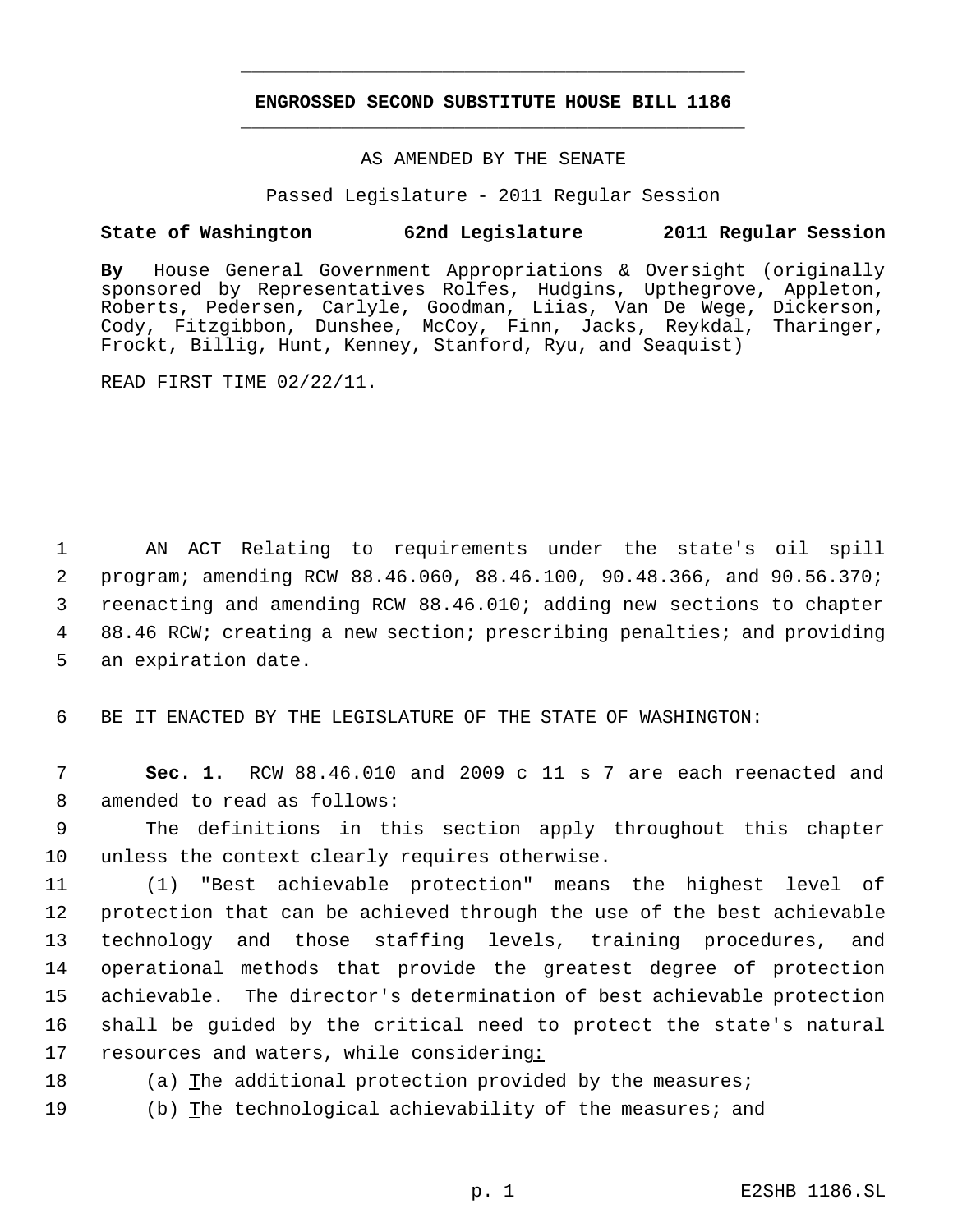1 (c) The cost of the measures.

 (2)(a) "Best achievable technology" means the technology that 3 provides the greatest degree of protection taking into consideration:

 (( $\{a\}$ )) <u>(i)</u> Processes that are being developed, or could feasibly be developed, given overall reasonable expenditures on research and 6 development( $(\tau)$ ) *i* and

(( $\overline{b}$ )) (ii) Processes that are currently in use.

 (b) In determining what is best achievable technology, the director shall consider the effectiveness, engineering feasibility, and commercial availability of the technology.

 (3) "Bulk" means material that is stored or transported in a loose, unpackaged liquid, powder, or granular form capable of being conveyed by a pipe, bucket, chute, or belt system.

 (4) "Cargo vessel" means a self-propelled ship in commerce, other than a tank vessel or a passenger vessel, of three hundred or more gross tons, including but not limited to, commercial fish processing vessels and freighters.

 (5) "Covered vessel" means a tank vessel, cargo vessel, or passenger vessel.

(6) "Department" means the department of ecology.

(7) "Director" means the director of the department of ecology.

 (8) "Discharge" means any spilling, leaking, pumping, pouring, emitting, emptying, or dumping.

 (9)(a) "Facility" means any structure, group of structures, equipment, pipeline, or device, other than a vessel, located on or near the navigable waters of the state that transfers oil in bulk to or from a tank vessel or pipeline, that is used for producing, storing, handling, transferring, processing, or transporting oil in bulk.

 (b) A facility does not include any: (i) Railroad car, motor vehicle, or other rolling stock while transporting oil over the highways or rail lines of this state; (ii) retail motor vehicle motor fuel outlet; (iii) facility that is operated as part of an exempt agricultural activity as provided in RCW 82.04.330; (iv) underground storage tank regulated by the department or a local government under chapter 90.76 RCW; or (v) marine fuel outlet that does not dispense more than three thousand gallons of fuel to a ship that is not a covered vessel, in a single transaction.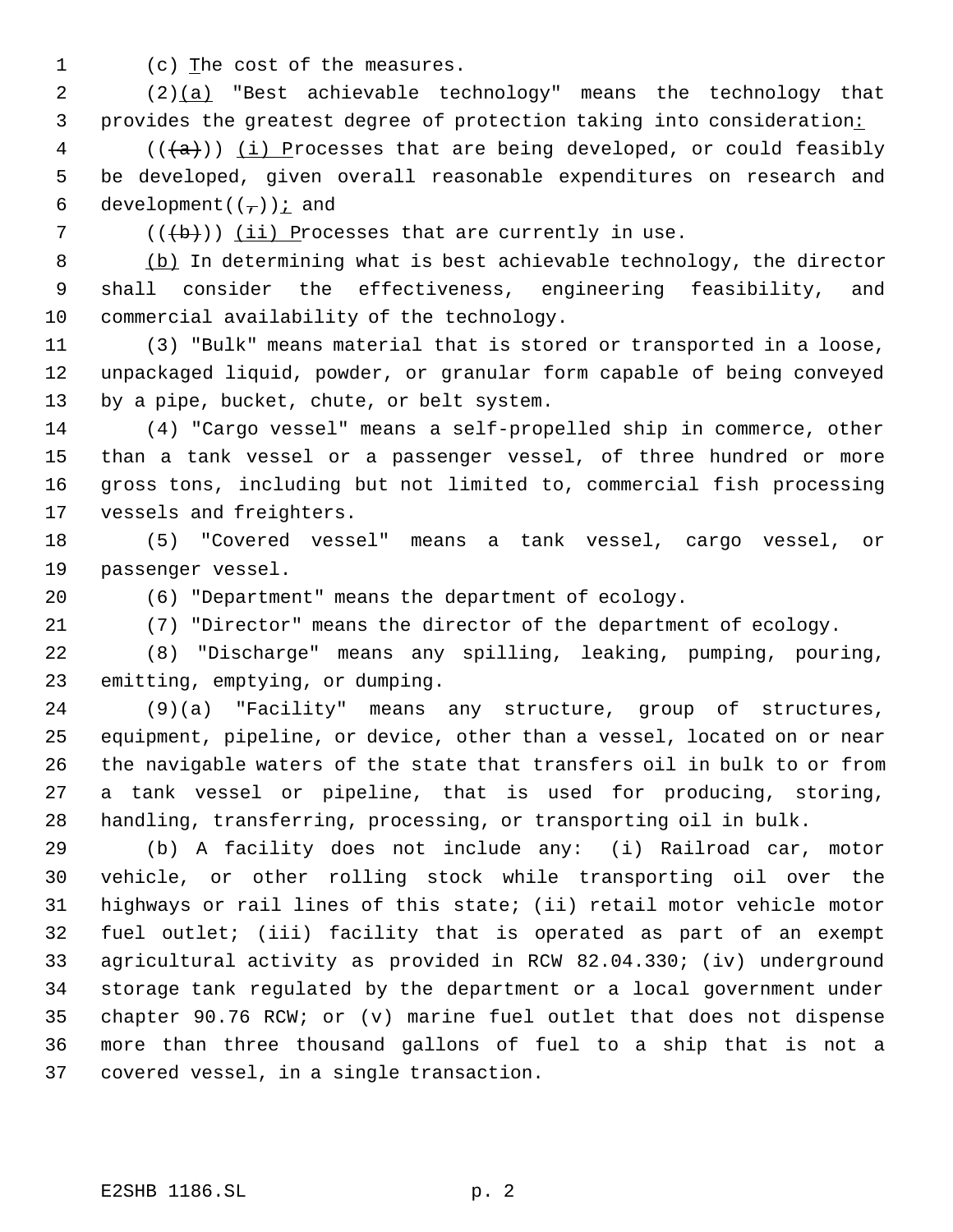(10) "Marine facility" means any facility used for tank vessel wharfage or anchorage, including any equipment used for the purpose of handling or transferring oil in bulk to or from a tank vessel.

 (11) "Navigable waters of the state" means those waters of the state, and their adjoining shorelines, that are subject to the ebb and flow of the tide and/or are presently used, have been used in the past, or may be susceptible for use to transport intrastate, interstate, or foreign commerce.

 (12) "Offshore facility" means any facility located in, on, or under any of the navigable waters of the state, but does not include a facility any part of which is located in, on, or under any land of the state, other than submerged land. "Offshore facility" does not include a marine facility.

 (13) "Oil" or "oils" means oil of any kind that is liquid at atmospheric temperature and any fractionation thereof, including, but not limited to, crude oil, petroleum, gasoline, fuel oil, diesel oil, biological oils and blends, oil sludge, oil refuse, and oil mixed with wastes other than dredged spoil. Oil does not include any substance listed in Table 302.4 of 40 C.F.R. Part 302 adopted August 14, 1989, under section 101(14) of the federal comprehensive environmental response, compensation, and liability act of 1980, as amended by P.L. 99-499.

 (14) "Onshore facility" means any facility any part of which is located in, on, or under any land of the state, other than submerged land, that because of its location, could reasonably be expected to cause substantial harm to the environment by discharging oil into or on the navigable waters of the state or the adjoining shorelines.

 (15)(a) "Owner or operator" means (i) in the case of a vessel, any person owning, operating, or chartering by demise, the vessel; (ii) in the case of an onshore or offshore facility, any person owning or operating the facility; and (iii) in the case of an abandoned vessel or onshore or offshore facility, the person who owned or operated the vessel or facility immediately before its abandonment.

 (b) "Operator" does not include any person who owns the land underlying a facility if the person is not involved in the operations of the facility.

(16) "Passenger vessel" means a ship of three hundred or more gross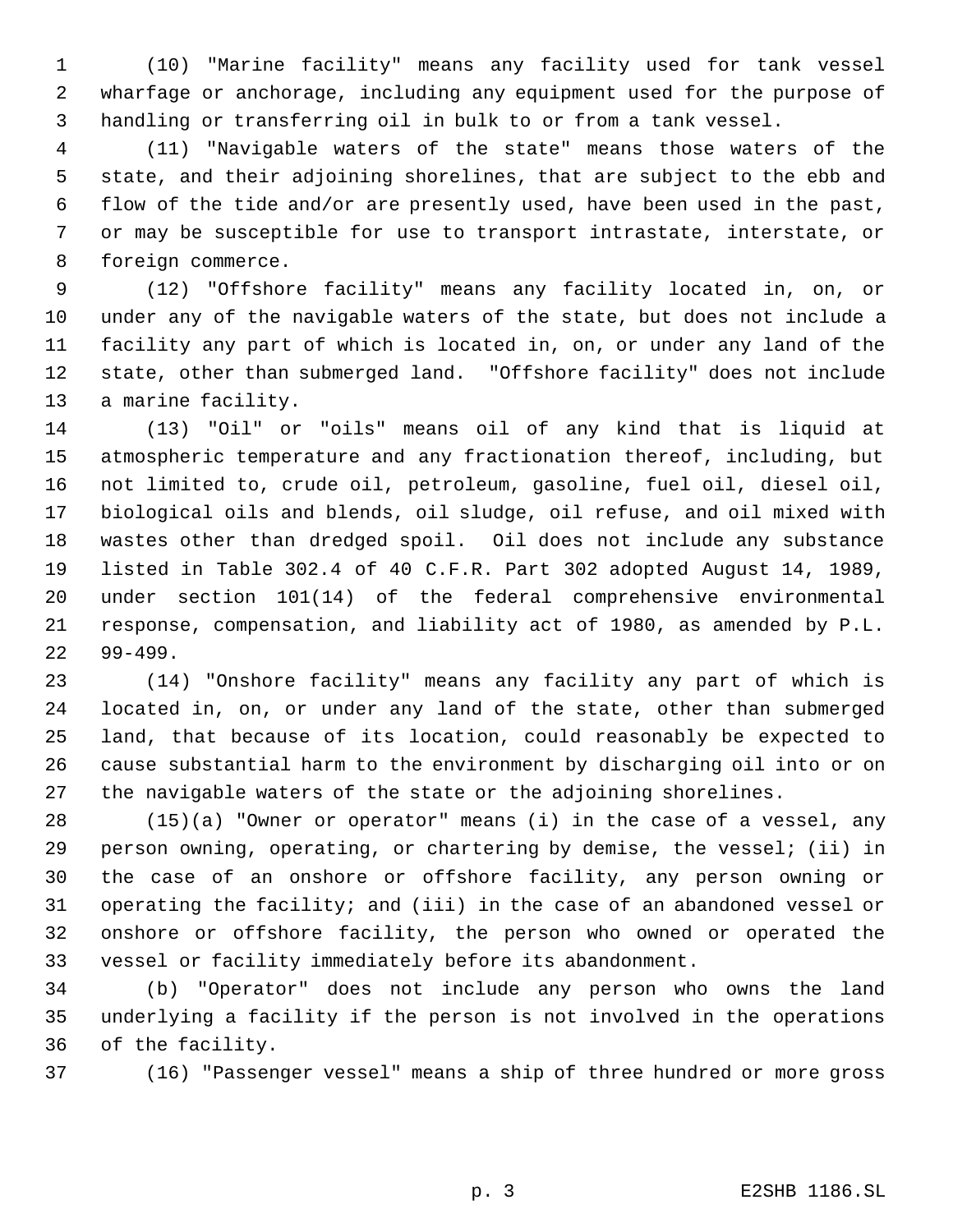tons with a fuel capacity of at least six thousand gallons carrying passengers for compensation.

 (17) "Person" means any political subdivision, government agency, municipality, industry, public or private corporation, copartnership, association, firm, individual, or any other entity whatsoever.

 (18) "Race Rocks light" means the nautical landmark located southwest of the city of Victoria, British Columbia.

 (19) "Severe weather conditions" means observed nautical conditions with sustained winds measured at forty knots and wave heights measured between twelve and eighteen feet.

 (20) "Ship" means any boat, ship, vessel, barge, or other floating craft of any kind.

 (21) "Spill" means an unauthorized discharge of oil into the waters of the state.

 (22) "Strait of Juan de Fuca" means waters off the northern coast of the Olympic Peninsula seaward of a line drawn from New Dungeness light in Clallam county to Discovery Island light on Vancouver Island, British Columbia, Canada.

 (23) "Tank vessel" means a ship that is constructed or adapted to carry, or that carries, oil in bulk as cargo or cargo residue, and that:

(a) Operates on the waters of the state; or

 (b) Transfers oil in a port or place subject to the jurisdiction of this state.

 (24) "Vessel emergency" means a substantial threat of pollution originating from a covered vessel, including loss or serious degradation of propulsion, steering, means of navigation, primary electrical generating capability, and seakeeping capability.

 (25) "Waters of the state" includes lakes, rivers, ponds, streams, inland waters, underground water, salt waters, estuaries, tidal flats, beaches and lands adjoining the seacoast of the state, sewers, and all other surface waters and watercourses within the jurisdiction of the state of Washington.

 (26) "Worst case spill" means: (a) In the case of a vessel, a spill of the entire cargo and fuel of the vessel complicated by adverse weather conditions; and (b) in the case of an onshore or offshore facility, the largest foreseeable spill in adverse weather conditions.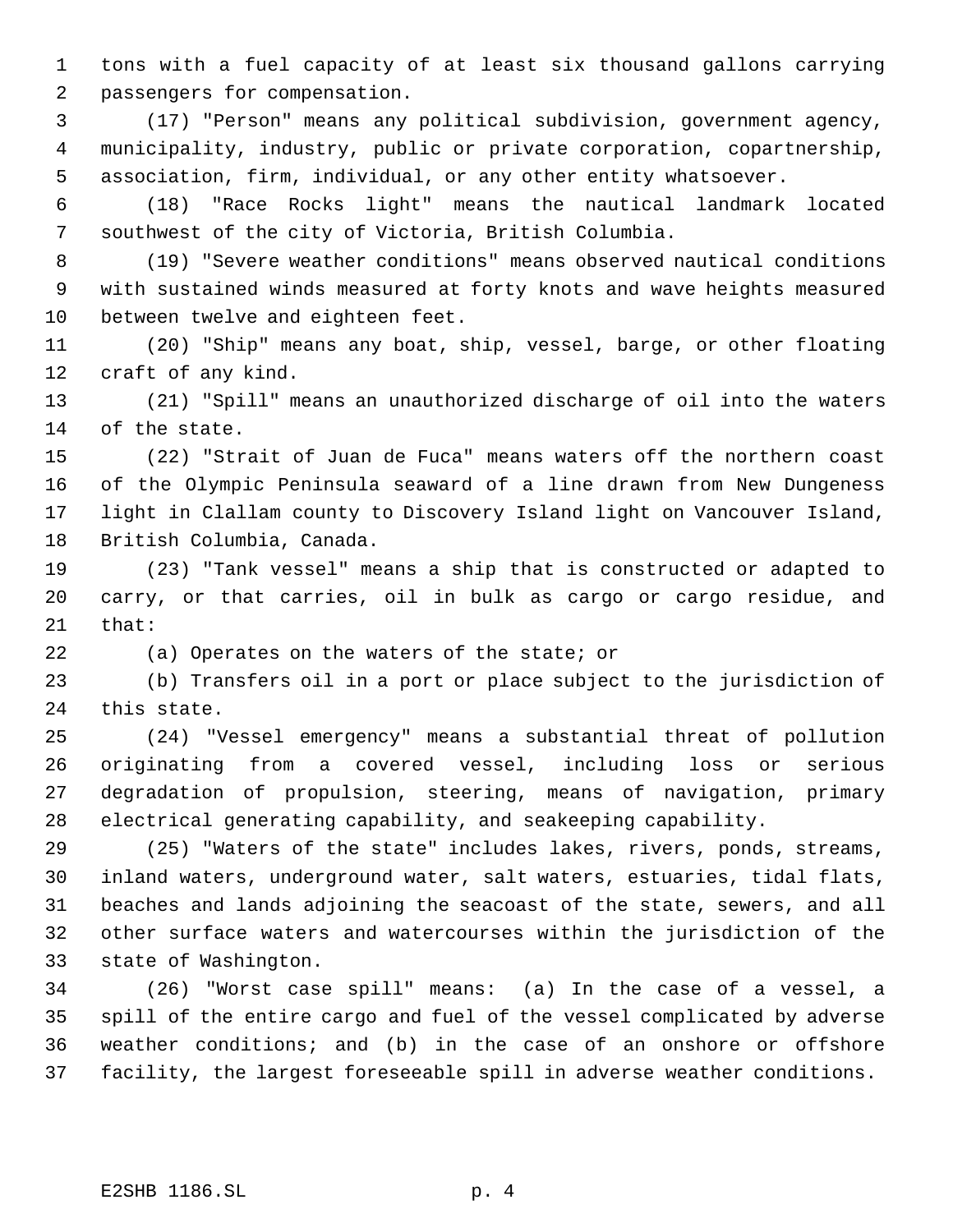(27) "Vessels of opportunity response system" means nondedicated 2 boats and operators, including fishing and other vessels, that are 3 under contract with and equipped by contingency plan holders to assist with oil spill response activities, including on-water oil recovery in 5 the near shore environment and the placement of oil spill containment booms to protect sensitive habitats. (28) "Regional vessels of opportunity response group" means a group

8 of nondedicated vessels participating in a vessels of opportunity 9 response system to respond when needed and available to spills in a defined geographic area.

 (29) "Volunteer coordination system" means an oil spill response 12 system that, before a spill occurs, prepares for the coordination of 13 volunteers to assist with appropriate oil spill response activities, which may include shoreline protection and cleanup, wildlife recovery, 15 field observation, light construction, facility maintenance, donations 16 management, clerical support, and other aspects of a spill response. 17 (30) "Umbrella plan holder" means a nonprofit corporation

 established consistent with this chapter for the purposes of providing oil spill response and contingency plan coverage.

 NEW SECTION. **Sec. 2.** A new section is added to chapter 88.46 RCW to read as follows:

 (1) The department shall evaluate and update planning standards for oil spill response equipment required under contingency plans required by this chapter, including aerial surveillance, in order to ensure access in the state to equipment that represents the best achievable protection to respond to a worst case spill and provide for continuous operation of oil spill response activities to the maximum extent practicable and without jeopardizing crew safety, as determined by the incident commander or the unified command.

 (2) The department shall by rule update the planning standards at five-year intervals to ensure the maintenance of best available protection over time. Rule updates to covered nontank vessels shall minimize potential impacts to discretionary cargo moved through the state.

 (3) The department shall evaluate and update planning standards for tank vessels by December 31, 2012.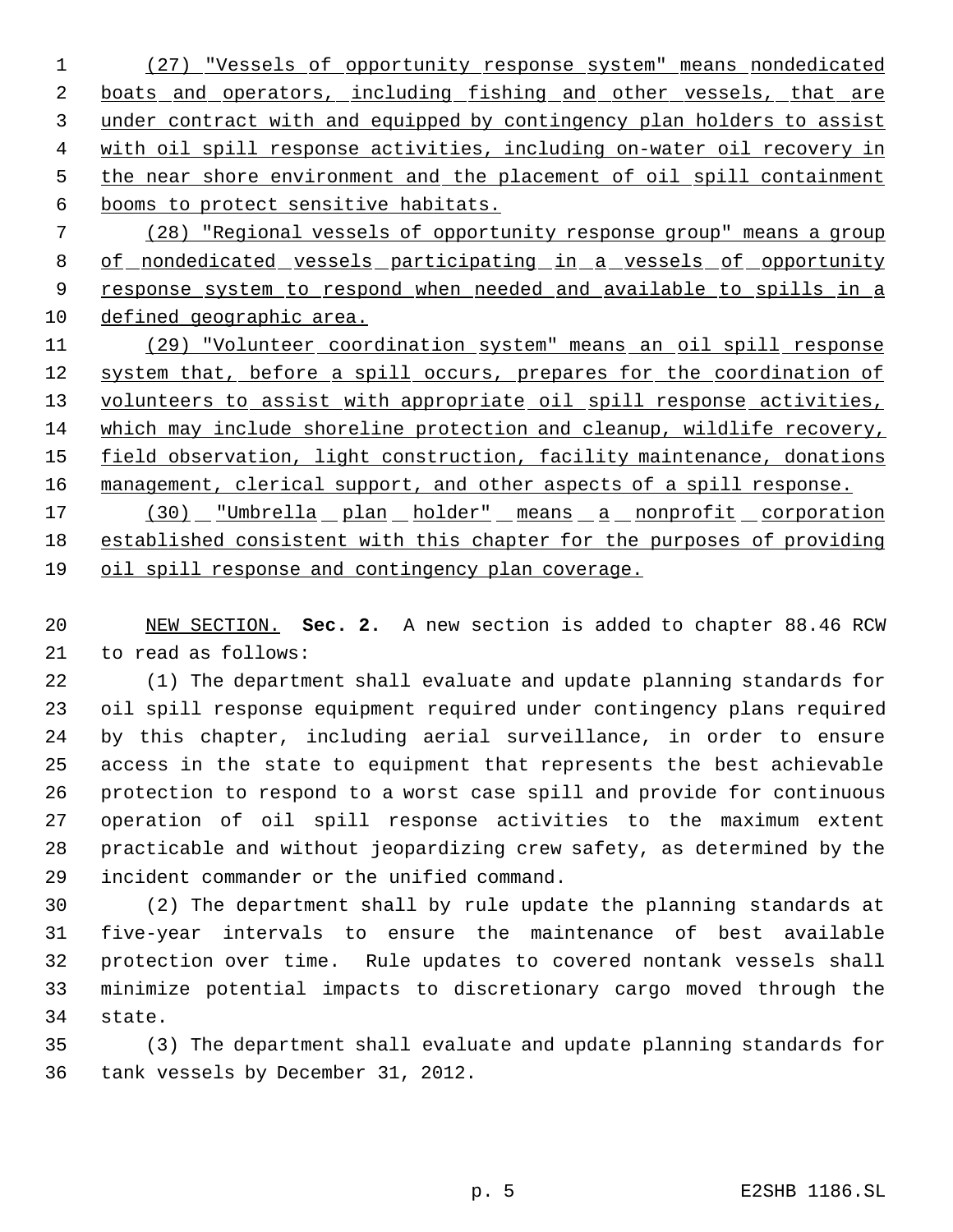NEW SECTION. **Sec. 3.** A new section is added to chapter 88.46 RCW to read as follows:

 By December 31, 2012, the department shall complete rule making for purposes of improving the effectiveness of the vessels of opportunity system to participate in spill response.

 NEW SECTION. **Sec. 4.** A new section is added to chapter 88.46 RCW to read as follows:

 (1) The department shall establish a volunteer coordination system. The volunteer coordination system may be included as a part of the state's overall oil spill response strategy, and may be implemented by local emergency management organizations, in coordination with any analogous federal efforts, to supplement the state's timely and effective response to spills.

 (2) The department should consider how the volunteer coordination system will:

 (a) Coordinate with the incident commander or unified command of an oil spill and any affected local governments to receive, screen, and register volunteers who are not affiliated with the emergency management organization or a local nongovernmental organization;

 (b) Coordinate the management of volunteers with local nongovernmental organizations and their affiliated volunteers;

 (c) Coordinate appropriate response operations with different classes of volunteers, including pretrained volunteers and convergent volunteers, to fulfill requests by the department or an oil spill incident commander or unified command;

 (d) Coordinate public outreach regarding the need for and use of volunteers;

(e) Determine minimum participation criteria for volunteers; and

 (f) Identify volunteer training requirements and, if applicable, provide training opportunities for volunteers prior to an oil spill response incident.

 (3) An act or omission by any volunteer participating in a spill response or training as part of a volunteer coordination system, while engaged in such activities, does not impose any liability on any state agency, any participating local emergency management organization, or the volunteer for civil damages resulting from the act or omission.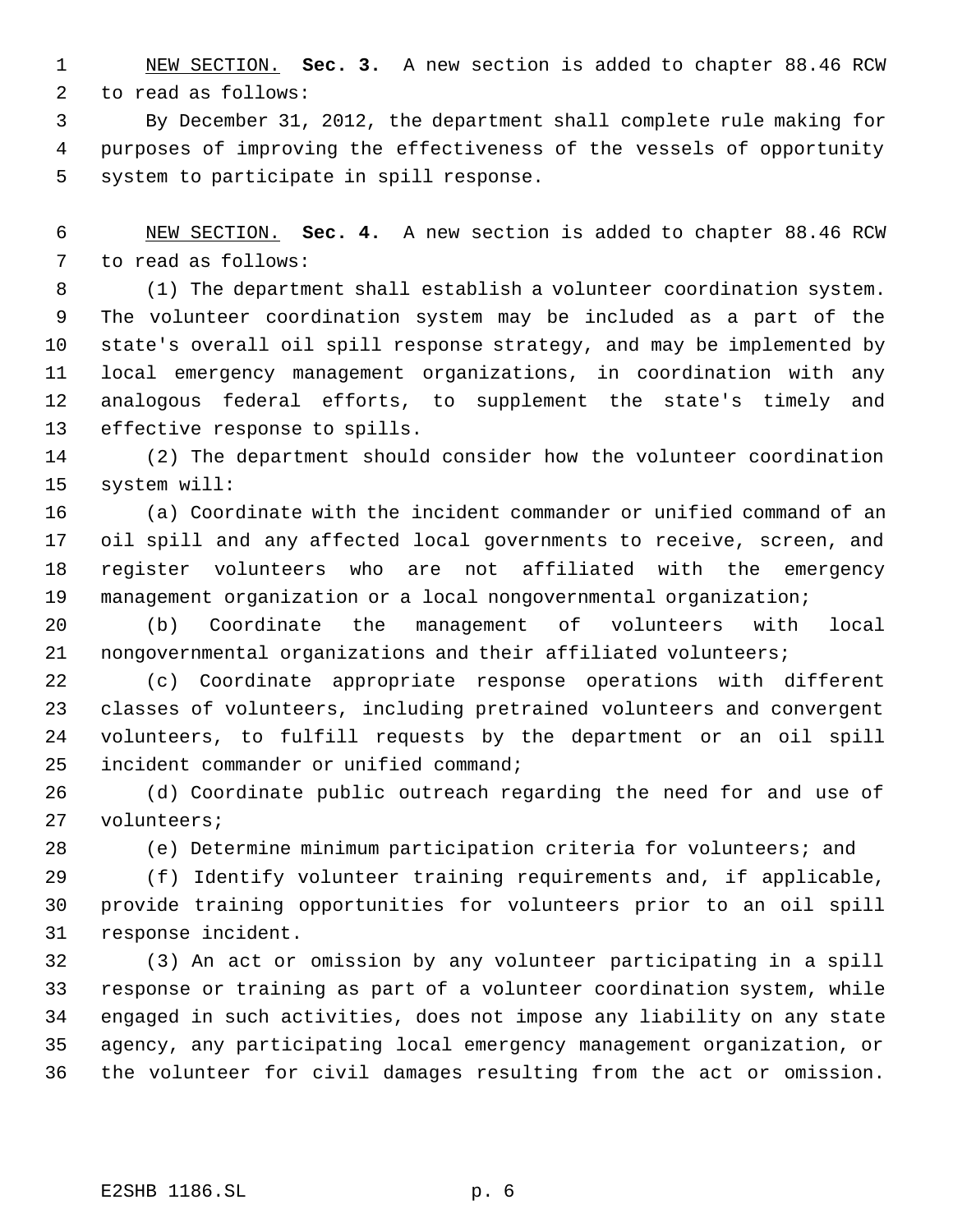However, the immunity provided under this subsection does not apply to an act or omission that constitutes gross negligence or willful or wanton misconduct.

 (4) The decisions to utilize volunteers in an oil spill response, which volunteers to utilize, and to determine which response activities are appropriate for volunteer participation in any given response are the sole responsibilities of the designated incident commander or unified command.

 NEW SECTION. **Sec. 5.** A new section is added to chapter 88.46 RCW to read as follows:

 (1) The department is responsible for requiring joint large-scale, multiple plan equipment deployment drills of tank vessels to determine the adequacy of the owner's or operator's compliance with the contingency plan requirements of this chapter. The department must order at least one drill as outlined in this section every three years.

 (2) Drills required under this section must focus on, at a minimum, the following:

 (a) The functional ability for multiple contingency plans to be simultaneously activated with the purpose of testing the ability for dedicated equipment and trained personnel cited in multiple contingency plans to be activated in a large scale spill; and

 (b) The operational readiness during both the first six hours of a spill and, at the department's discretion, over multiple operational periods of response.

 (3) Drills required under this section may be incorporated into other drill requirements under this chapter to avoid increasing the number of drills and equipment deployments otherwise required.

 (4) Each successful drill conducted under this section may be considered by the department as a drill of the underlying contingency plan and credit may be awarded to the plan holder accordingly.

 (5) The department shall, when practicable, coordinate with applicable federal agencies, the state of Oregon, and the province of British Columbia to establish a drill incident command and to help ensure that lessons learned from the drills are evaluated with the goal of improving the underlying contingency plans.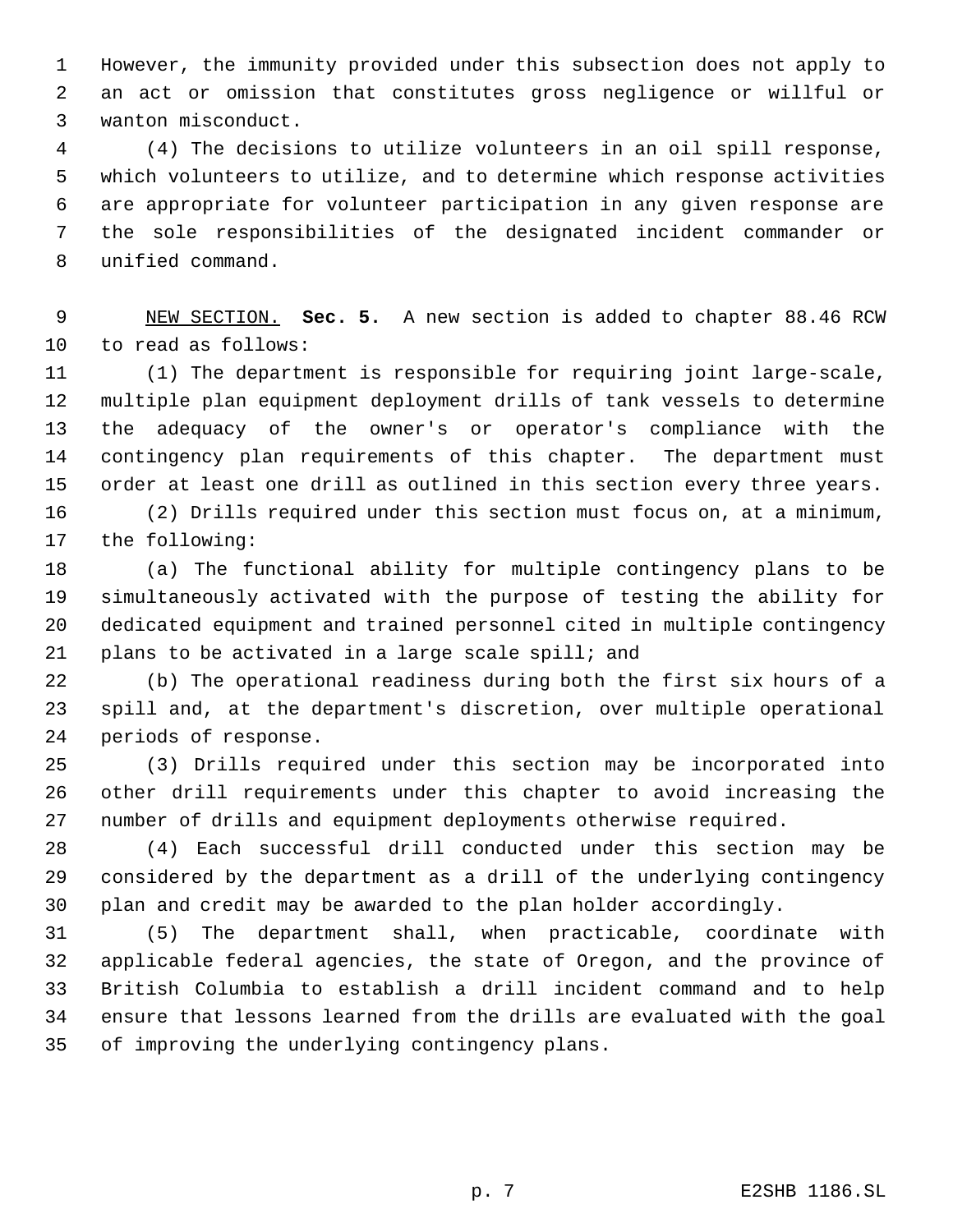**Sec. 6.** RCW 88.46.060 and 2005 c 78 s 2 are each amended to read as follows:

 (1) Each covered vessel shall have a contingency plan for the containment and cleanup of oil spills from the covered vessel into the waters of the state and for the protection of fisheries and wildlife, shellfish beds, natural resources, and public and private property from such spills. The department shall by rule adopt and periodically revise standards for the preparation of contingency plans. The department shall require contingency plans, at a minimum, to meet the following standards:

 (a) Include full details of the method of response to spills of 12 various sizes from any vessel which is covered by the plan;

 (b) Be designed to be capable in terms of personnel, materials, and equipment, of promptly and properly, to the maximum extent practicable, as defined by the department, removing oil and minimizing any damage to the environment resulting from a worst case spill;

 (c) Provide a clear, precise, and detailed description of how the plan relates to and is integrated into relevant contingency plans which have been prepared by cooperatives, ports, regional entities, the 20 state, and the federal government;

 (d) Provide procedures for early detection of spills and timely notification of such spills to appropriate federal, state, and local authorities under applicable state and federal law;

 (e) State the number, training preparedness, and fitness of all dedicated, prepositioned personnel assigned to direct and implement the plan;

27 (f) Incorporate periodic training and drill programs consistent 28 with this chapter to evaluate whether personnel and equipment provided 29 under the plan are in a state of operational readiness at all times;

 (g) Describe important features of the surrounding environment, including fish and wildlife habitat, shellfish beds, environmentally and archaeologically sensitive areas, and public facilities. The 33 departments of ecology, fish and wildlife, ((and)) natural resources, 34 and ((the office of)) archaeology and historic preservation, upon request, shall provide information that they have available to assist in preparing this description. The description of archaeologically sensitive areas shall not be required to be included in a contingency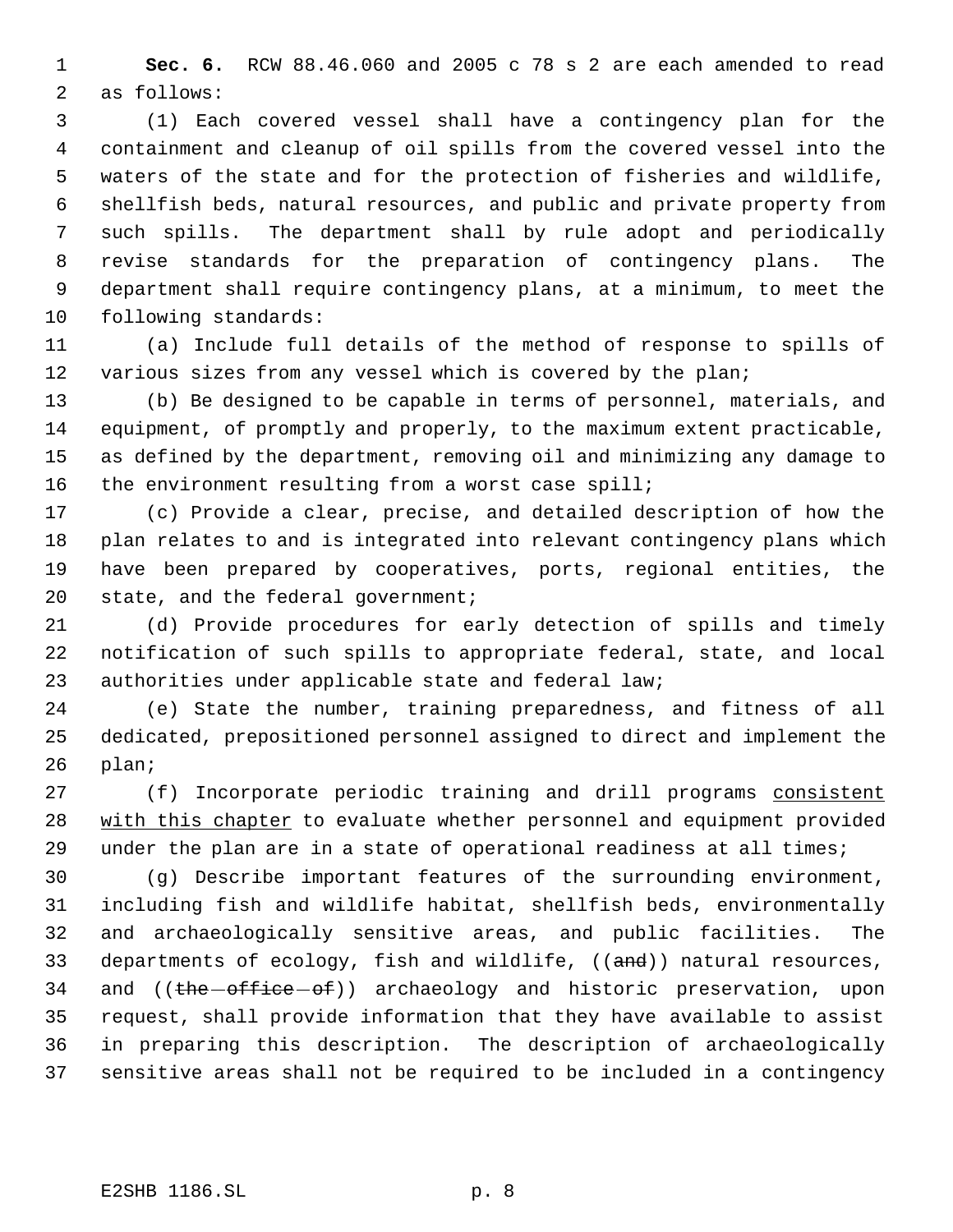plan until it is reviewed and updated pursuant to subsection (9) of this section;

 (h) State the means of protecting and mitigating effects on the environment, including fish, shellfish, marine mammals, and other wildlife, and ensure that implementation of the plan does not pose unacceptable risks to the public or the environment;

 (i) Establish guidelines for the use of equipment by the crew of a vessel to minimize vessel damage, stop or reduce any spilling from the vessel, and, only when appropriate and only when vessel safety is 10 assured, contain and clean up the spilled oil;

 (j) Provide arrangements for the prepositioning of spill containment and cleanup equipment and trained personnel at strategic locations from which they can be deployed to the spill site to promptly 14 and properly remove the spilled oil;

 (k) Provide arrangements for enlisting the use of qualified and trained cleanup personnel to implement the plan;

 (l) Provide for disposal of recovered spilled oil in accordance 18 with local, state, and federal laws;

 (m) Until a spill prevention plan has been submitted pursuant to RCW 88.46.040, state the measures that have been taken to reduce the likelihood that a spill will occur, including but not limited to, design and operation of a vessel, training of personnel, number of personnel, and backup systems designed to prevent a spill;

 (n) State the amount and type of equipment available to respond to a spill, where the equipment is located, and the extent to which other 26 contingency plans rely on the same equipment;  $((and))$ 

 (o) If the department has adopted rules permitting the use of dispersants, the circumstances, if any, and the manner for the application of the dispersants in conformance with the department's rules;

 (p) Compliance with section 7 of this act if the contingency plan is submitted by an umbrella plan holder; and

 (q) Include any additional elements of contingency plans as 34 required by this chapter.

35 (2)(( $\frac{1}{a}$ )) The owner or operator of a (( $\frac{1}{2}$ ) covered vessel (( $\frac{1}{a}$ ) 36  $three-thousand-gross-tons-or-more-shall)$  must submit  $((a))$  any 37 required contingency plan updates to the department within ((six months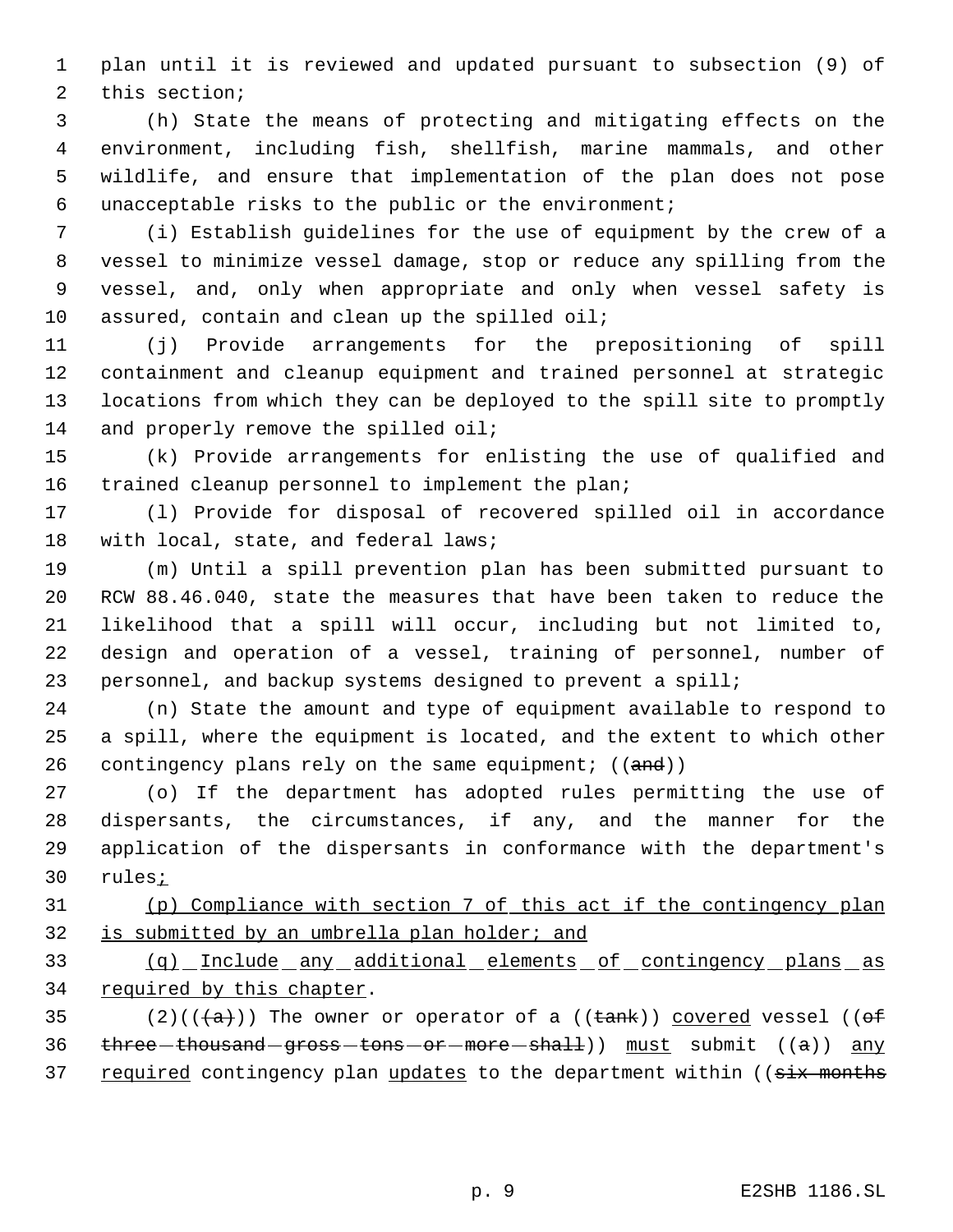1 after)) the timelines established by the department ((adopts-rules establishing standards for contingency plans under subsection (1) of 3 this section.

4 (b) - Contingency - plans - for - all - other - covered - vessels - shall - be 5 submitted to the department within eighteen months after the department has adopted rules under subsection (1) of this section. The department may adopt a schedule for submission of plans within the eighteen-month period)).

 (3)(a) The owner or operator of a tank vessel or of the facilities 10 at which the vessel will be unloading its cargo, or a ((Washington 11 state)) nonprofit corporation established for the purpose of oil spill response and contingency plan coverage and of which the owner or operator is a member, shall submit the contingency plan for the tank vessel. Subject to conditions imposed by the department, the owner or operator of a facility may submit a single contingency plan for tank vessels of a particular class that will be unloading cargo at the facility.

 (b) The contingency plan for a cargo vessel or passenger vessel may be submitted by the owner or operator of the cargo vessel or passenger vessel, by the agent for the vessel resident in this state, or by a 21 ((Washington state)) nonprofit corporation established for the purpose of oil spill response and contingency plan coverage and of which the owner or operator is a member. Subject to conditions imposed by the department, the owner, operator, or agent may submit a single contingency plan for cargo vessels or passenger vessels of a particular class.

 (c) A person who has contracted with a covered vessel to provide containment and cleanup services and who meets the standards established pursuant to RCW 90.56.240, may submit the plan for any covered vessel for which the person is contractually obligated to provide services. Subject to conditions imposed by the department, the person may submit a single plan for more than one covered vessel.

 (4) A contingency plan prepared for an agency of the federal government or another state that satisfies the requirements of this section and rules adopted by the department may be accepted by the department as a contingency plan under this section. The department shall ensure that to the greatest extent possible, requirements for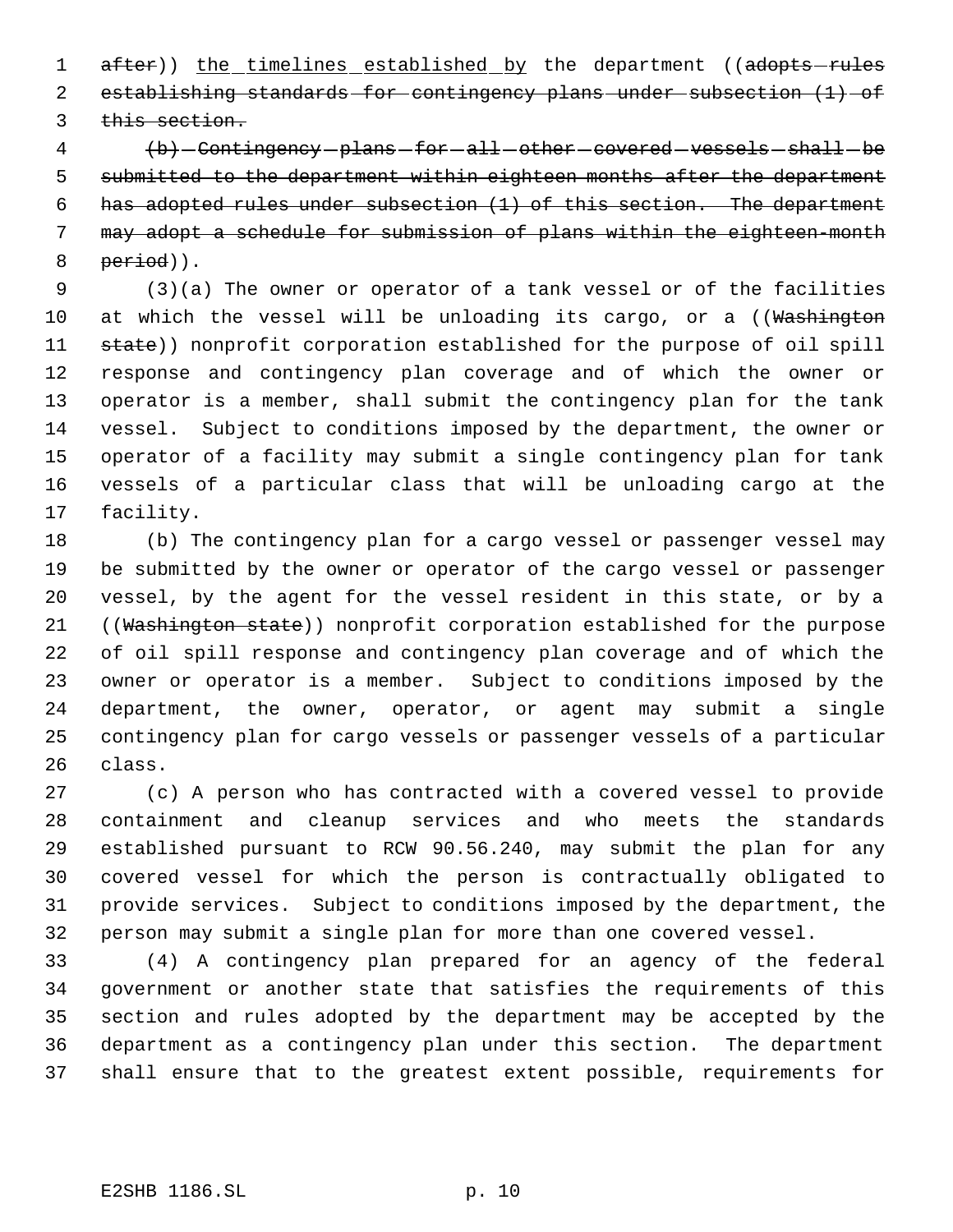contingency plans under this section are consistent with the requirements for contingency plans under federal law.

 (5) In reviewing the contingency plans required by this section, the department shall consider at least the following factors:

 (a) The adequacy of containment and cleanup equipment, personnel, communications equipment, notification procedures and call down lists, response time, and logistical arrangements for coordination and implementation of response efforts to remove oil spills promptly and 9 properly and to protect the environment;

 (b) The nature and amount of vessel traffic within the area covered by the plan;

 (c) The volume and type of oil being transported within the area 13 covered by the plan;

 (d) The existence of navigational hazards within the area covered by the plan;

 (e) The history and circumstances surrounding prior spills of oil 17 within the area covered by the plan;

 (f) The sensitivity of fisheries and wildlife, shellfish beds, and other natural resources within the area covered by the plan;

 (g) Relevant information on previous spills contained in on-scene 21 coordinator reports prepared by the director; and

 (h) The extent to which reasonable, cost-effective measures to prevent a likelihood that a spill will occur have been incorporated into the plan.

 (6)(a) The department shall approve a contingency plan only if it determines that the plan meets the requirements of this section and that, if implemented, the plan is capable, in terms of personnel, materials, and equipment, of removing oil promptly and properly and minimizing any damage to the environment.

 (b) The department must notify the plan holder in writing within sixty-five days of an initial or amended plan's submittal to the 32 department as to whether the plan is disapproved, approved, or 33 conditionally approved. If a plan is conditionally approved, the department must clearly describe each condition and specify a schedule 35 for plan holders to submit required updates.

 (7) The approval of the contingency plan shall be valid for five years. Upon approval of a contingency plan, the department shall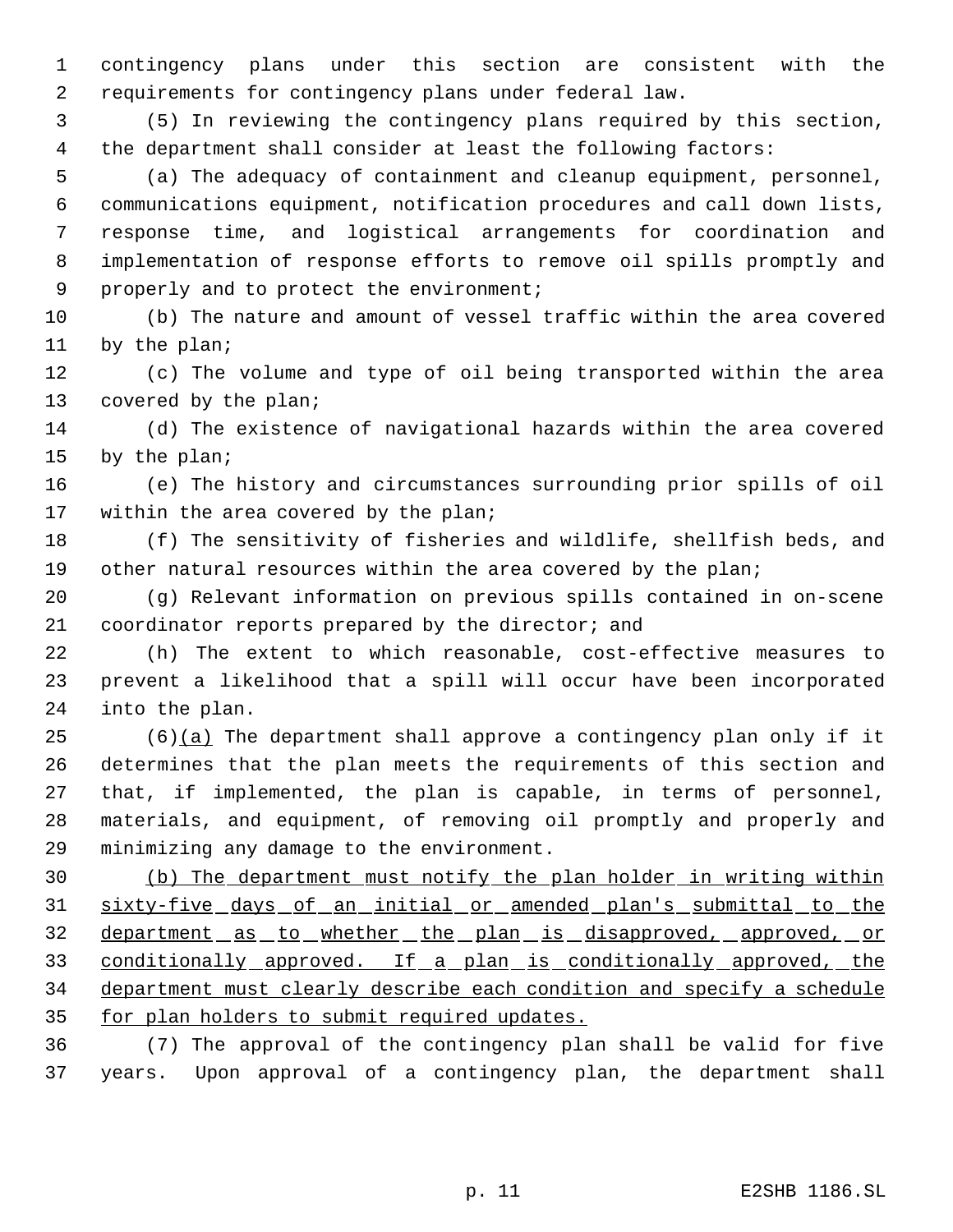provide to the person submitting the plan a statement indicating that the plan has been approved, the vessels covered by the plan, and other information the department determines should be included.

 (8) An owner or operator of a covered vessel shall notify the department in writing immediately of any significant change of which it is aware affecting its contingency plan, including changes in any factor set forth in this section or in rules adopted by the department. The department may require the owner or operator to update a contingency plan as a result of these changes.

 (9) The department by rule shall require contingency plans to be reviewed, updated, if necessary, and resubmitted to the department at least once every five years.

 (10) Approval of a contingency plan by the department does not constitute an express assurance regarding the adequacy of the plan nor constitute a defense to liability imposed under this chapter or other state law.

 NEW SECTION. **Sec. 7.** A new section is added to chapter 88.46 RCW to read as follows:

 (1) When submitting a contingency plan to the department under RCW 88.46.060, any umbrella plan holder that enrolls both tank vessels and covered vessels that are not tank vessels must, in addition to satisfying the other requirements of this chapter, specify:

 (a) The maximum worst case discharge volume from covered vessels that are not tank vessels to be covered by the umbrella plan holder's contingency plan; and

 (b) The maximum worst case discharge volume from tank vessels to be covered by the umbrella plan holder's contingency plan.

 (2) Any owner or operator of a covered vessel having a worst case discharge volume that exceeds the maximum volume covered by an approved umbrella plan holder may enroll with the umbrella plan holder if the owner or operator of the covered vessel maintains an agreement with another entity to provide supplemental equipment sufficient to meet the requirements of this chapter.

 (3) The department must approve an umbrella plan holder that covers vessels having a worst case discharge volume that exceeds the maximum volume if: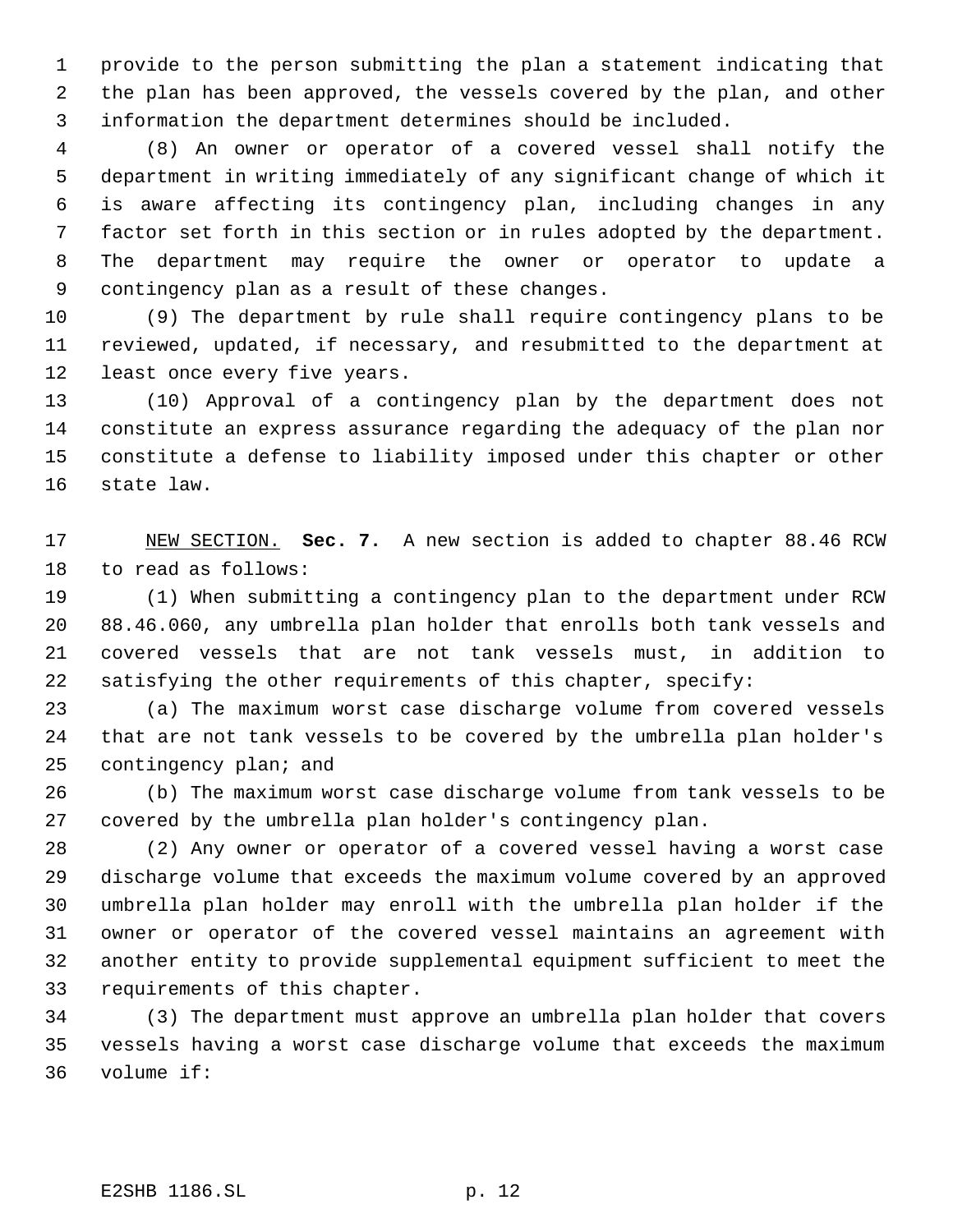(a) The department determines that the umbrella plan holder should 2 be approved for a lower discharge volume;

 (b) The vessel owner or operator provides documentation to the umbrella plan holder authorizing the umbrella plan holder to activate additional resources sufficient to meet the worst case discharge volume of the vessel; and

 (c) The department has previously approved a plan that provides access to the same resources identified in (3)(b) to meet the requirements of this chapter for worst case discharge volumes equal to or greater than the worst case discharge volume of the vessel.

 (4) The umbrella plan holder must describe in the plan how the activation of additional resources will be implemented and provide the department the ability to review and inspect any documentation that the umbrella plan holder relies on to enroll a vessel with a worst case discharge that exceeds the plan's maximum volume.

 **Sec. 8.** RCW 88.46.100 and 2000 c 69 s 10 are each amended to read as follows:

18  $((+1))$  In ((order to assist the state in identifying areas of the 19 navigable waters of the state needing special attention, the owner or 20 operator - of - a - covered - vessel - shall - notify - the) ) addition \_ to \_any 21 notifications that the owner or operator of a covered vessel must 22 provide to the United States coast guard ((within one hour:

23  $(a)$  Of the disability of the covered vessel if the disabled vessel 24 is within twelve miles of the shore of the state; and

 (b) Of a collision or a near miss incident within twelve miles of 26 the shore of the state.

  $(2)$  The state military department and the department shall request 28 the coast quard to notify the state military department as soon as possible after the coast guard receives notice of a disabled covered vessel or of a collision or near miss incident within twelve miles of the shore of the state. The department shall negotiate an agreement with the coast guard governing procedures for coast guard notification 33 to the state regarding disabled covered vessels and collisions and near miss incidents.

35 (3) The department - shall - prepare - a - summary - of - the - information collected under this section and provide the summary to the regional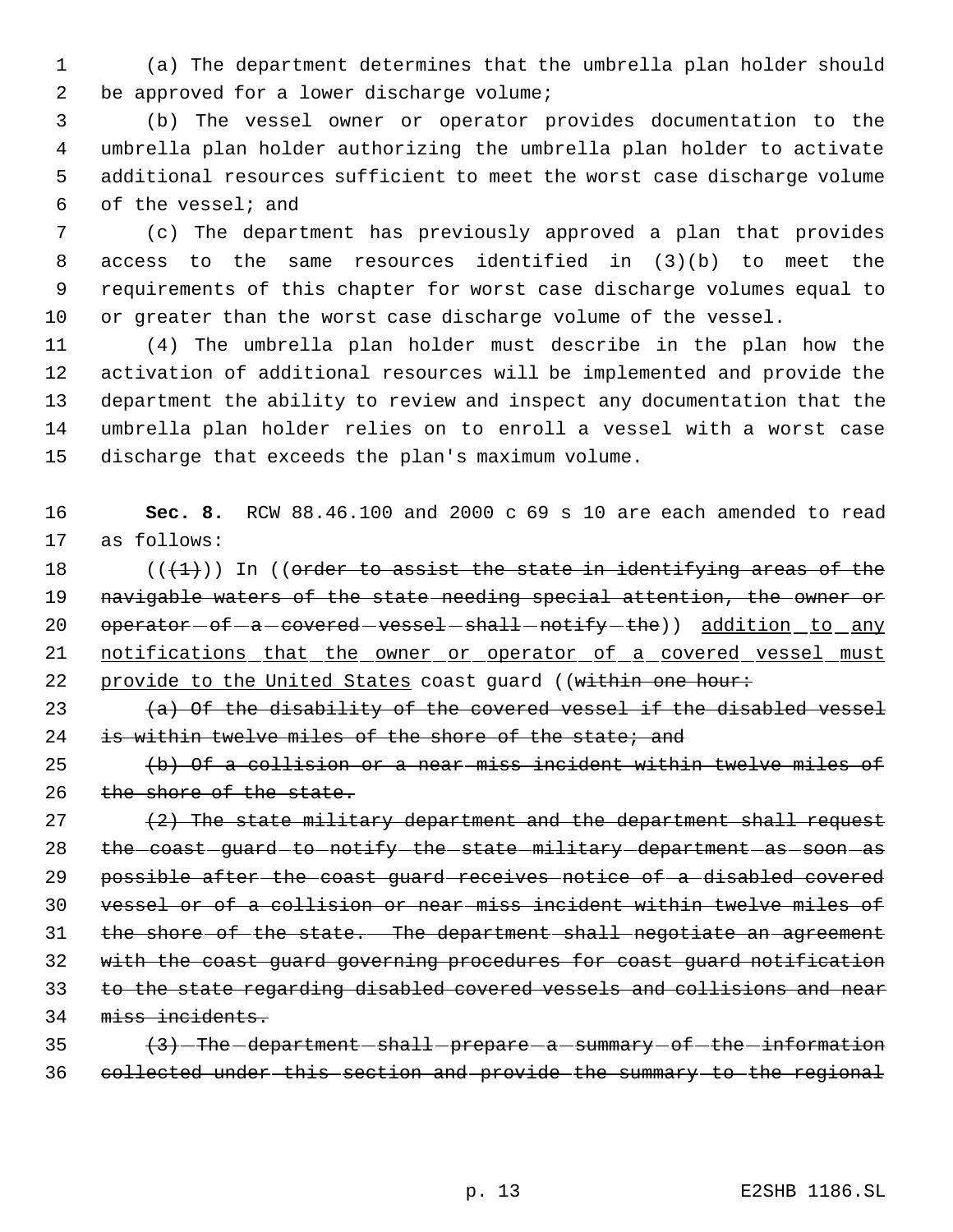- 1 marine-safety-committees,-the-coast-guard, and others in order-to 2 identify problems with the marine transportation system. 3 (4) For the purposes of this section:
- 4 (a) A tank vessel or cargo vessel is considered disabled if any of 5 the following occur:
- 6  $(i)$  Any accidental or intentional grounding;

7 (ii) The total or partial failure of the main propulsion or primary 8 steering or any component or control system that causes a reduction in 9 the maneuvering capabilities of the vessel;

10 (iii) An occurrence materially and adversely affecting the vessel's 11 seaworthiness-or-fitness-for-service,-including-but-not-limited-to, 12 fire, flooding, or collision with another vessel;

13 (iv) Any other occurrence that creates the serious possibility of 14 an oil spill or an occurrence that may result in such a spill.

15 (b) A barge is considered disabled if any of the following occur:

16  $(i)$  The towing mechanism becomes disabled;

 $17$   $\overline{\text{t}i}$   $\overline{\text{t}}$  The  $\text{t}$ owboat  $\text{t}$  towing  $\text{t}$  the  $\text{t}$  barge  $\text{t}$  becomes  $\text{t}$  disabled  $\text{t}$  through 18 occurrences defined in (a) of this subsection.

19 (c) A near miss incident is an incident that requires the pilot or 20 master of a covered vessel to take evasive actions or make significant 21 course corrections in order to avoid a collision with another ship or 22 to avoid a grounding as required by the international rules of the  $23$  road.

24 (5) Failure of any person to make a report under this section shall 25 not be used as the basis for the imposition of any fine or penalty)) 26 regarding a vessel emergency, the owner or operator of a covered vessel 27 must notify the state of any vessel emergency that results in the 28 discharge or substantial threat of discharge of oil to state waters or 29 that may affect the natural resources of the state within one hour of 30 the onset of that emergency. The purpose of this notification is to 31 enable the department to coordinate with the vessel operator, 32 contingency plan holder, and the United States coast guard to protect 33 the public health, welfare, and natural resources of the state and to 34 ensure all reasonable spill preparedness and response measures are in 35 place prior to a spill occurring.

36 **Sec. 9.** RCW 90.48.366 and 2007 c 347 s 1 are each amended to read 37 as follows: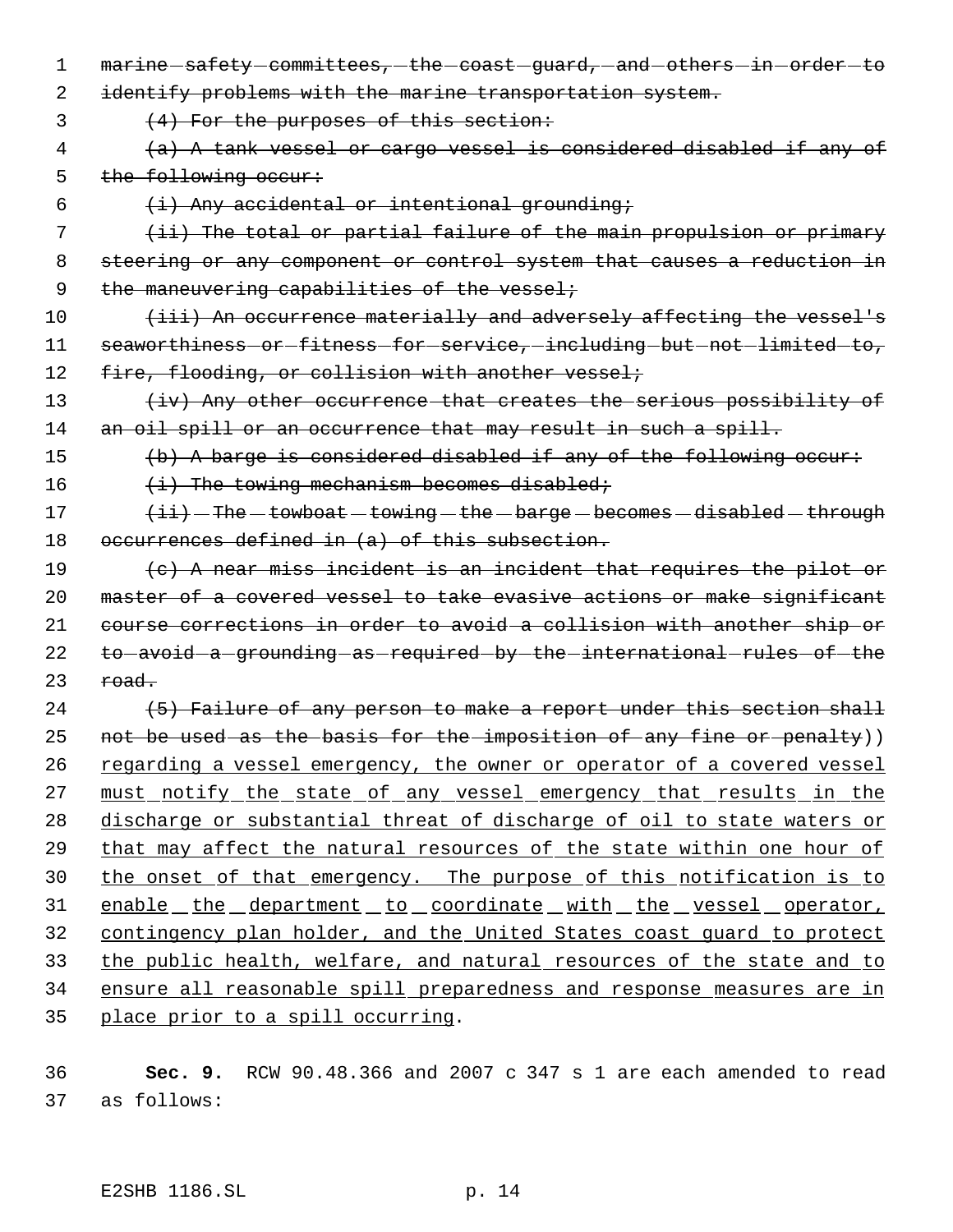1 (1) The department, in consultation with the departments of fish 2 and wildlife and natural resources, and the parks and recreation 3 commission, shall adopt rules establishing a compensation schedule for 4 the discharge of oil in violation of this chapter and chapter 90.56 5 RCW. The amount of compensation assessed under this schedule shall be: 6 (a) For spills totaling one thousand gallons or more in any one 7 event, no less than ((one-dollar)) three dollars per gallon of oil 8 spilled and no greater than ((one)) three hundred dollars per gallon of 9 oil spilled; and

10 (b) For spills totaling less than one thousand gallons in any one 11 event, no less than one dollar per gallon of oil spilled and no greater 12 than one hundred dollars per gallon of oil spilled.

13 (2) Persistent oil recovered from the surface of the water within 14 forty-eight hours of a discharge must be deducted from the total spill 15 volume for purposes of determining the amount of compensation assessed 16 under the compensation schedule.

17 (3) The compensation schedule adopted under this section shall reflect adequate compensation for unquantifiable damages or for damages not quantifiable at reasonable cost for any adverse environmental, recreational, aesthetic, or other effects caused by the spill and shall take into account:

 $((+1))$  (a) Characteristics of any oil spilled, such as toxicity, dispersibility, solubility, and persistence, that may affect the severity of the effects on the receiving environment, living organisms, and recreational and aesthetic resources;

26 ( $(\frac{2}{2})$ ) (b) The sensitivity of the affected area as determined by 27 such factors as:

28  $((+a))$   $(i)$  The location of the spill;

29  $((\{b\})$  (ii) Habitat and living resource sensitivity;

30  $((\{e\})$   $(iii)$  Seasonal distribution or sensitivity of living 31 resources;

32  $((\{d\}))(iv)$  Areas of recreational use or aesthetic importance;

33 ( $(\langle e \rangle)$ ) (v) The proximity of the spill to important habitats for 34 birds, aquatic mammals, fish, or to species listed as threatened or 35 endangered under state or federal law;

36  $((\text{#}))$  (vi) Significant archaeological resources as determined by 37 the department of archaeology and historic preservation; and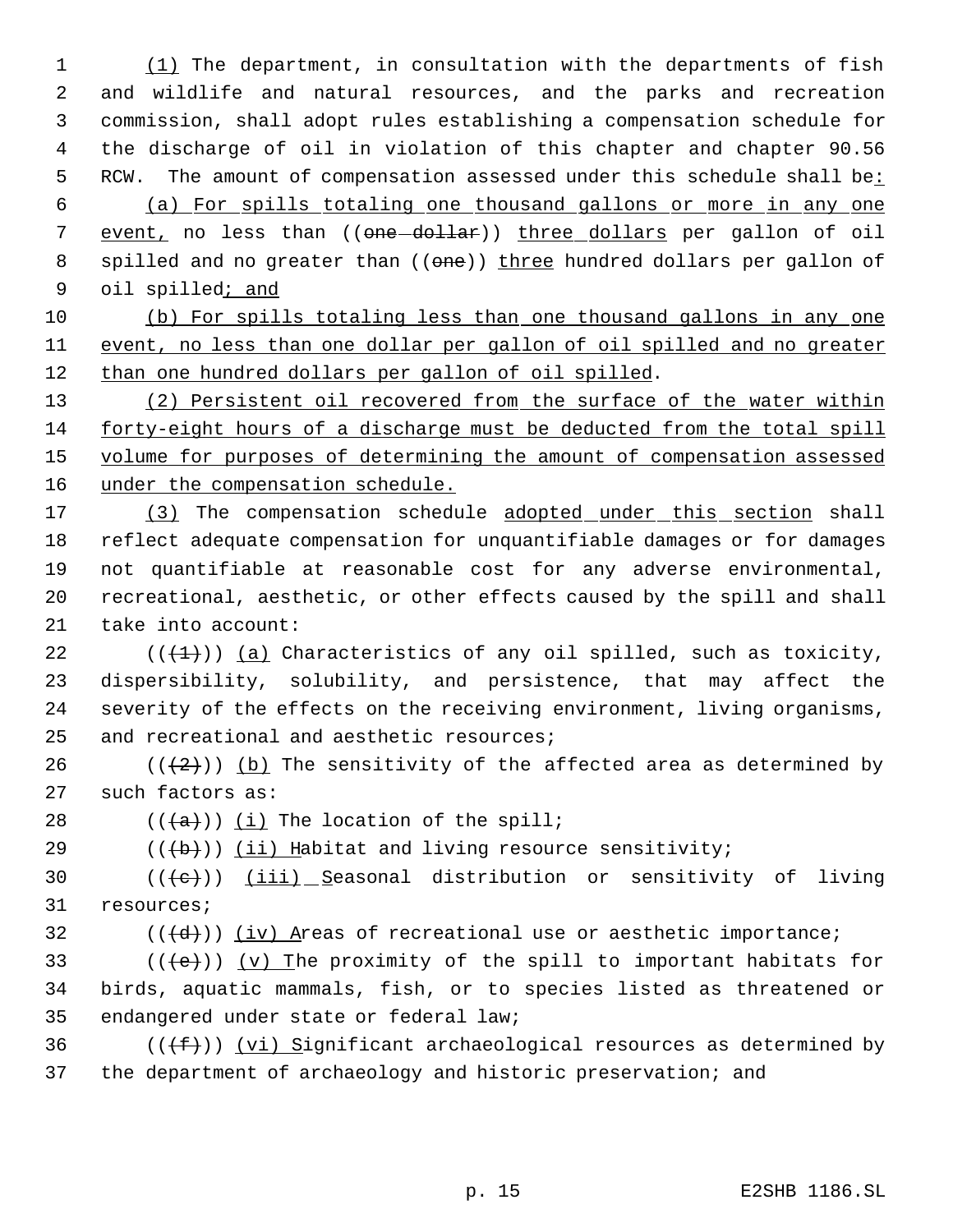- 1 (((g))) (vii) Other areas of special ecological or recreational 2 importance, as determined by the department; and
- (( $(3)$ )) (c) Actions taken by the party who spilled oil or any party liable for the spill that:
- 5 ( $(\overline{\{a\}})$ ) <u>(i)</u> Demonstrate a recognition and affirmative acceptance of responsibility for the spill, such as the immediate removal of oil and the amount of oil removed from the environment; or
- 8  $((+b))$   $(i)$  Enhance or impede the detection of the spill, the determination of the quantity of oil spilled, or the extent of damage, including the unauthorized removal of evidence such as injured fish or wildlife.
- **Sec. 10.** RCW 90.56.370 and 2000 c 69 s 21 are each amended to read as follows:
- (1) Any person owning oil or having control over oil that enters the waters of the state in violation of RCW 90.56.320 shall be strictly liable, without regard to fault, for the damages to persons or property, public or private, caused by such entry.
- 18 (2) Damages for which responsible parties are liable under this 19 section include loss of income, net revenue, the means of producing income or revenue, or an economic benefit resulting from an injury to 21 or loss of real or personal property or natural resources.
- (3) Damages for which responsible parties are liable under this section include damages provided in subsections (1) and (2) of this section resulting from the use and deployment of chemical dispersants or from in situ burning in response to a violation of RCW 90.56.320.
- $(4)$  In any action to recover damages resulting from the discharge of oil in violation of RCW 90.56.320, the owner or person having control over the oil shall be relieved from strict liability, without regard to fault, if that person can prove that the discharge was caused solely by:
- (a) An act of war or sabotage;
- (b) An act of God;
- (c) Negligence on the part of the United States government; or
- (d) Negligence on the part of the state of Washington.
- 35 ( $(\overline{\langle 3 \rangle})$  (5) The liability established in this section shall in no way affect the rights which: (a) The owner or other person having control over the oil may have against any person whose acts may in any